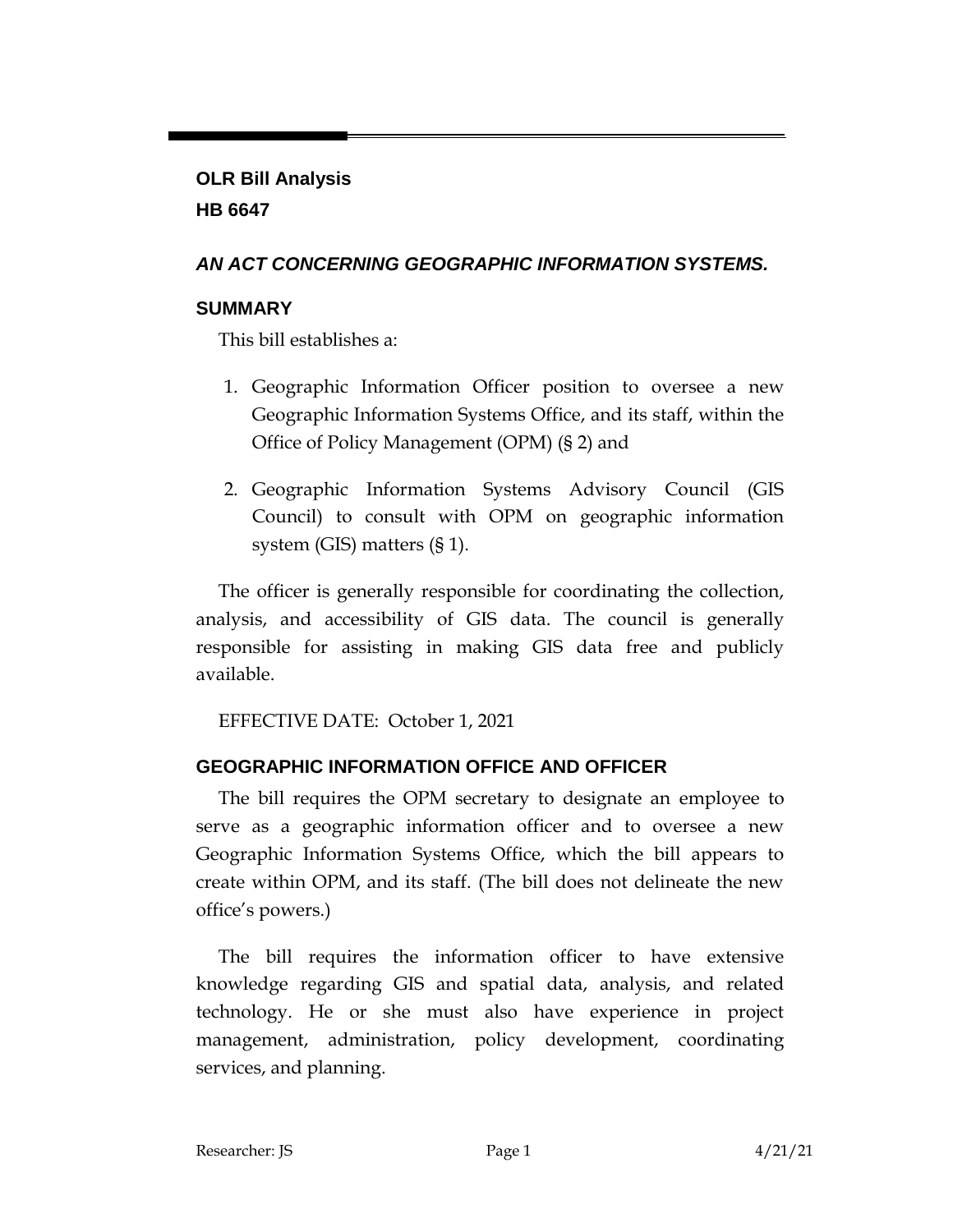The bill makes the information officer responsible for establishing goals for the office in conjunction with the GIS Council established by the bill. The goals must be within the scope of the officer's powers and duties, which are to:

- 1. coordinate the collection and compilation of GIS data and disseminate it to state, local, and regional governmental entities and others across the state;
- 2. manage a geospatial data clearinghouse that is publicly accessible online through the Connecticut Open Data Portal;
- 3. support economic development efforts by making its data accessible;
- 4. provide training and outreach on its data;
- 5. administer the creation and acquisition of geospatial data, including aerial imagery and elevation and parcel information;
- 6. adopt geospatial data standards, guidelines, and procedures to ensure data consistency and quality; and
- 7. aggregate and organize existing data sets and create new ones.

# **GEOGRAPHIC INFORMATION SYSTEMS ADVISORY COUNCIL**  *Purpose*

The bill establishes a GIS Council to consult with the OPM secretary on matters regarding free and public GIS data (e.g., its procurement, storage, and distribution). The council must additionally consult with the secretary on her powers and duties regarding geospatial information systems under existing law (CGS § 4d-90).

The council must also (1) develop priorities, (2) annually create a five-year plan, and (3) make recommendations on the priorities and plan to the OPM secretary.

#### *Membership*

Under the bill, the task force consists of fourteen members: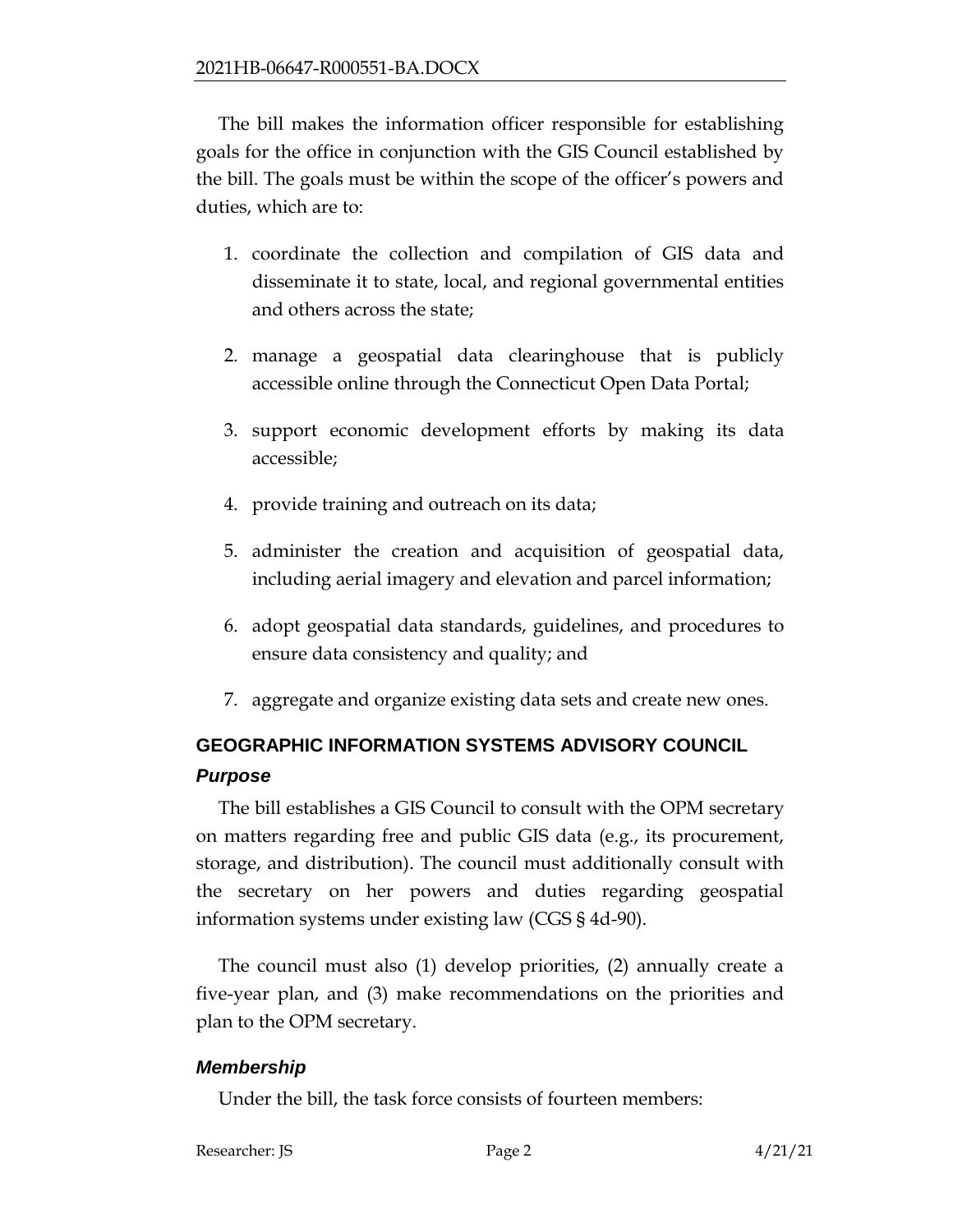- 1. the OPM secretary and chief data officer, or their designees;
- 2. four representatives with GIS expertise, one each appointed by the Department of Energy and Environmental Protection, Department of Transportation, Department of Emergency Services and Public Protection, and Department of Public Health commissioners;
- 3. two representatives from different regional councils of governments who have GIS and certain related expertise, appointed by the Connecticut Association of Councils of Governments chairperson;
- 4. two representatives from different municipalities who are members of the Connecticut GIS Network and have GIS expertise, appointed by the Connecticut Conference of Municipalities president;
- 5. one University of Connecticut representative who has certain experience providing the state's geospatial information to various constituencies, appointed by the university president;
- 6. one public utility company representative, appointed by the Public Utility Regulatory Authority chairperson; and
- 7. two representatives from private companies (other than public utility companies) who have commercial mapping expertise, one jointly appointed by the Planning and Development Committee chairpersons and one by the ranking members.

The bill sets members' terms at two years. Appointing authorities must make initial appointments by January 1, 2022, make subsequent appointments biannually, and fill vacancies. By March 1 following their initial and subsequent appointments, members must meet and elect from among themselves a chairperson and vice-chairperson. The chairperson schedules all other meetings.

#### **COMMITTEE ACTION**